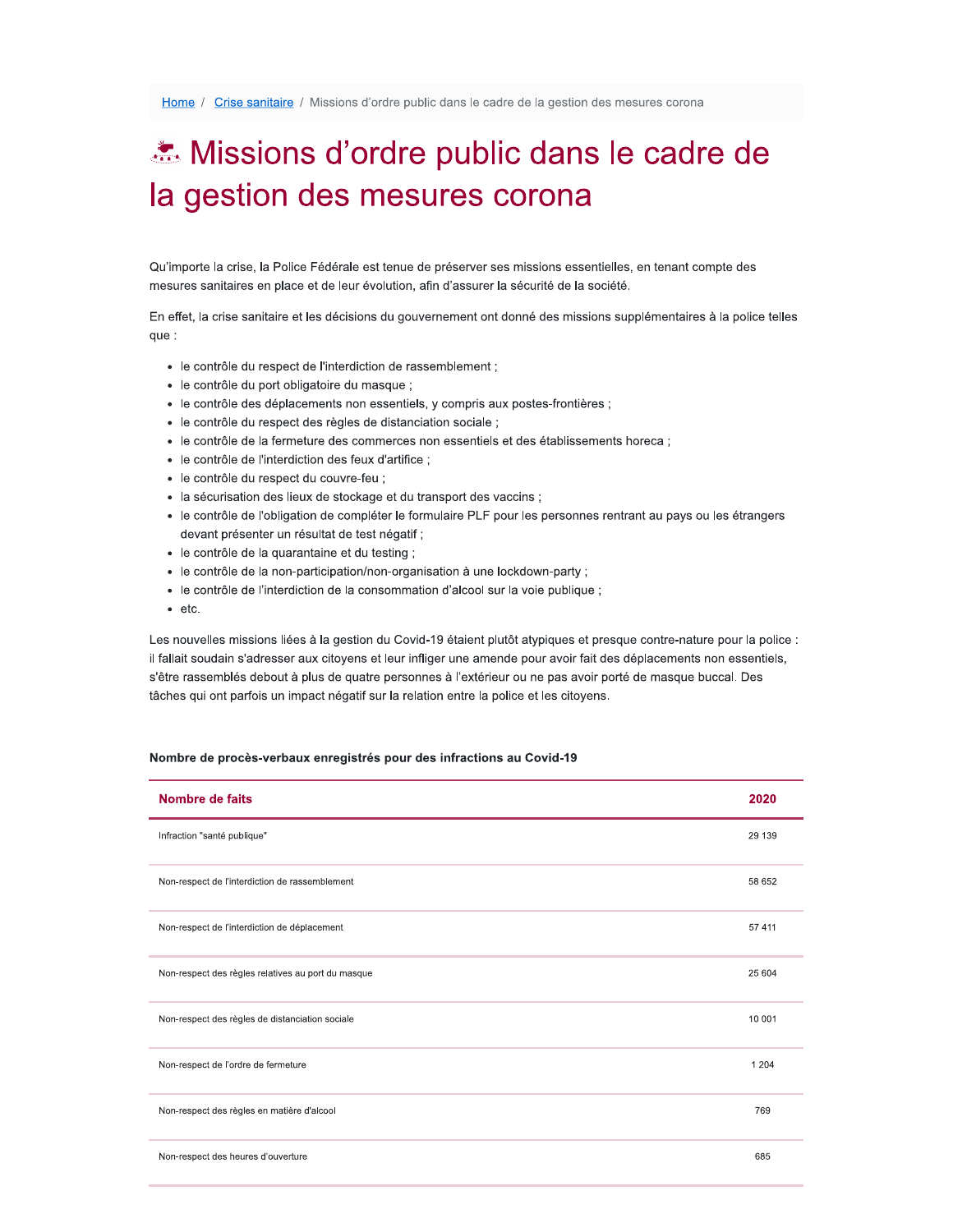| <b>Nombre de faits</b>                                                               | 2020    |
|--------------------------------------------------------------------------------------|---------|
| Non-respect des règles en matière de prévention et d'hygiène (professionnels)        | 565     |
| Non-respect des règles de limitation des groupes/participants                        | 246     |
| Non-respect de l'interdiction d'utilisation de pipes à eau                           | 214     |
| Non-respect des modalités par les clients                                            | 200     |
| Non-respect des règles en matière d'enregistrement des données à caractère personnel | 194     |
| Non-respect de l'interdiction de manger/boire                                        | 193     |
| Non-respect de l'interdiction de participer à des fêtes illégales                    | 146     |
| Non-respect des règles relatives au Passenger Locator Form                           | 129     |
| Non-respect d'autres mesures liées au Covid-19                                       | 254     |
| Autres faits avec indice parquet 62 (santé publique)                                 | 6 0 8 2 |

191 688

## Total



## Renfort de la Police Aéronautique pour les contrôles aux frontières terrestres

La première vague de mesures corona s'est notamment traduite par une interdiction des déplacements non essentiels, ainsi que par une interdiction d'accès au territoire pour toute personne dépourvue de motif de voyage valable.

Rapidement, un besoin de renforts s'est fait sentir pour effectuer les contrôles aux frontières terrestres sur les autoroutes. Dès le 24 mars, les membres de la Police Aéronautique étaient à pied d'œuvre afin d'aider leurs collègues de la Police Fédérale de la Route à mener à bien cette tâche exigeante. Quelques semaines plus tard, une demande d'appui similaire émanait des collègues des zones de police locales limitrophes des Pays-Bas. Jusqu'à la fin mai, la Police Aéronautique a ainsi déployé chaque jour plusieurs équipes afin de contrôler le respect des mesures corona aux frontières terrestres.